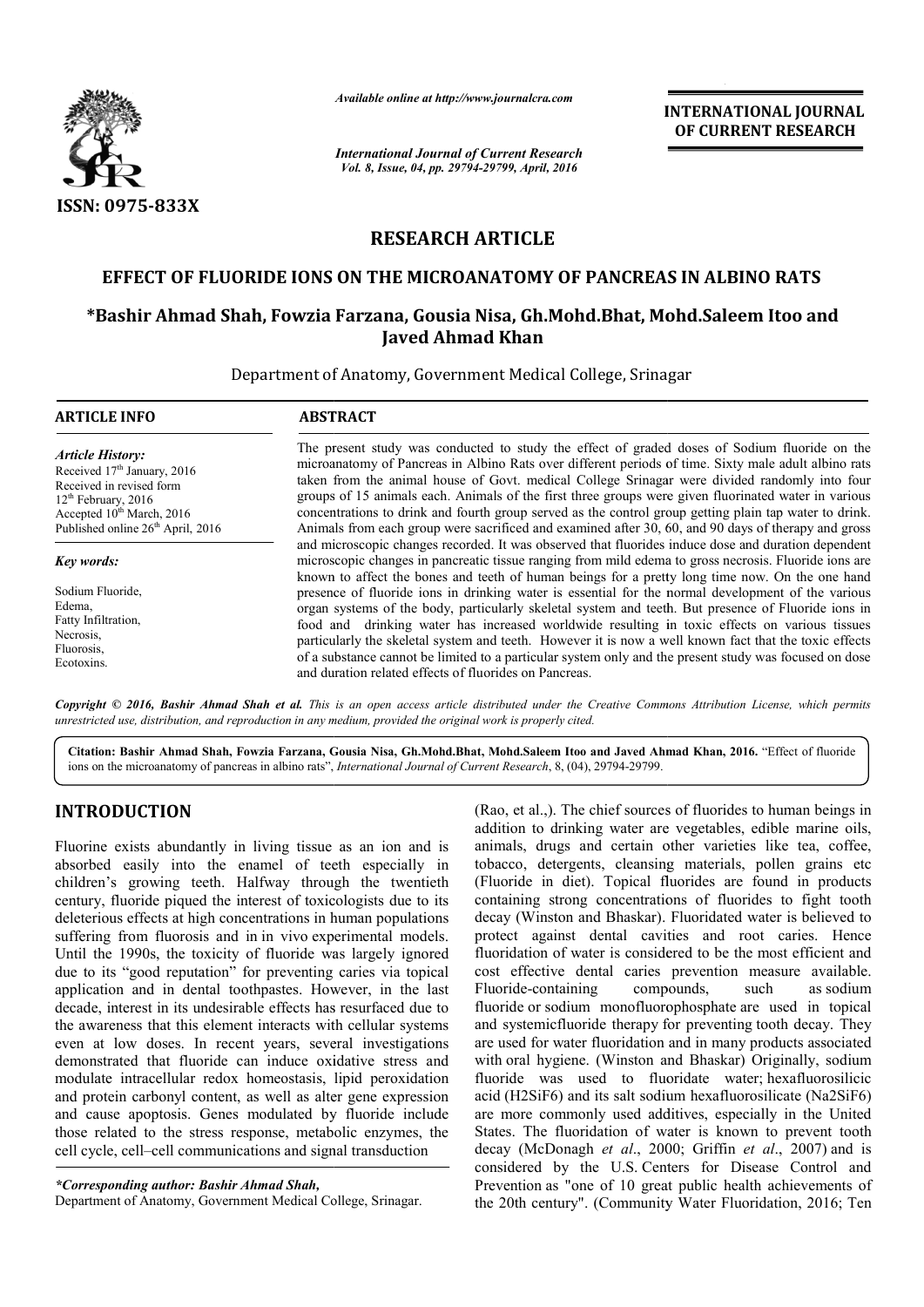Great Public Health Achievements in the 20th Century, 2016) In some countries where large, centralized water systems are uncommon, fluoride is delivered to the populace by fluoridating table salt. It has been recognized for over five decades that fluoride may have both beneficial and potentially harmful effects on dental health. While the prevalence of dental caries is inversely related to a range of concentrations of fluoride in drinking-water consumed, the prevalence of dental fluorosis has been shown to be positively related to fluoride intakefrom many sources (Fejerskov *et al*., 1981). Public health programmes seeking to maximize the beneficial effects of fluoride on dental health through the introduction of fluoridated drinking-water have, at the same time, strived to minimize its adverse fluorotic effects on teeth. Based upon the studies conducted by Dean and colleagues five decades ago, the "optimum" level of fluoride in drinking-water, associated with the maximum level of dental caries protection and minimum level of dental fluorosis, was considered to be approximately 1 mg/litre. The effects of fluoride on dental health were examined by a WHO Expert Committee (WHO,  $1994$ <sup>24</sup>. Daily intakes of fluoride can vary significantly according to the various sources of exposure. Values ranging from 0.46 to 3.6– 5.4 mg/day have been reported in several studies (IPCS, 1984). In areas where water is fluoridated this can be expected to be a significant source of fluoride, however fluoride is also naturally present in huge range of foods, in a wide range of concentrations (Dietary Reference Intake Tables, 2016). The maximum safe daily consumption of fluoride is 10 mg for an adult.

Respiratory, Reproductive, and Digestive System including Pancreas.

Many fluoride minerals are known, but of paramount commercial importance is fluorite (CaF2), which is roughly 49% fluoride by mass.16 The soft, colorful mineral is found worldwide. Seawater fluoride levels are usually in the range of 0.86 to 1.4 mg/L, and average 1.1 mg/L. (Ambient Water Quality Criteria for Fluoride) For comparison, chloride concentration in seawater is about 19 g/L. The low concentration of fluoride reflects the insolubility of the earth fluorides, e.g., CaF2. Fluoride is present naturally in low concentration in drinking water and foods. Fresh water supplies generally contain between 0.01–0.3 ppm. (Fluoride in Drinking-water, 2016; Liteplo *et al*., 2002) In some locations, the fresh water contains dangerously high levels of fluoride, leading to serious health problems. All tea leaves contain fluoride; however, mature leaves contain as much as 10 to 20 times the fluoride levels of young leaves from the same plant. (Liteplo *et al*., 2002; Wong *et al*., 2003) AIMS OF THE STUDY; Fluoride levels vary in the drinking water throughout the world and fluoridation of drinking water to prevent tooth decay is done in many parts of the world. Besides this fluorides are ingested in various other forms like food products and medicines. Growing industrialization has enormously increased fluoride pollutants in the environment. The present study was therefore aimed at studying dose related microscopic changes in the Pancreas of animals fed with graded doses of Sodium Fluoride in drinking water.

| Examples of fluoride content       |                           |                                                  |                           |  |
|------------------------------------|---------------------------|--------------------------------------------------|---------------------------|--|
| Food/Drink                         | Fluoride (mg per $100g$ ) | Portion                                          | Fluoride (mg per portion) |  |
| Black Tea (brewed)                 | 0.373                     | $1 \text{ cup}, 240 \text{ g} (8 \text{ fl oz})$ | 0.884                     |  |
| Raisins, seedless                  | 0.234                     | small box, $43g(1.5 \text{ oz})$                 | 0.033                     |  |
| Table wine                         | 0.153                     | Bottle, 750ml (26.4 fl oz)                       | 1.150                     |  |
| Municipal tap-water, (Fluoridated) | 0.081                     | Recommended daily intake, 3 litres (0.79 US gal) | 2.433                     |  |
| Baked potatoes, Russet             | 0.045                     | Medium potato, $140g(0.3 lb)$                    | 0.078                     |  |
| Lamb                               | 0.032                     | Chop, $170g(6 \text{ oz})$                       | 0.054                     |  |
| Carrots                            | 0.003                     | l large carrot, $72g(2.5 \text{ oz})$            | 0.002                     |  |

Fluorides have also found to be one of the essential constituents of certain tranquilizers, diuretics, and anticancer drugs. Fluoridated corticosteroids are widely used for various dermatological conditions. Anaesthetics like Fluroxane contain fluorides and are widely used. Fluorides are either used or produced in various industries producing fertilizers, insecticides etc. Fluorides have been used for treating diseases like Pagets disease of bone, Osteogenesis imperfecta and Ostosclerosis. Radioactive Fluoride 18F has been used for bone imaging (Murray and Ste-Marie, 1996; Haguenauer *et al*., 2000). Fluorides are absorbed through GIT, Lungs and Skin. About 75-90% of ingested fluoride is absorbed. Fluoride is distributed to whole of the body through blood stream (Zajusz, 1996). Twentieth century was considered to be the age of industrialization but unfortunately rapid industrial growth has resulted in complex range of health problems due to environmental pollution and one of the most important health hazards of environmental pollution is "Fluorosis" (Short, 1937). The main clinical signs of Fluorosis are manifest in the skeletal system but there are direct and indirect toxic effects on other systems of the body including Nervous, Urinary,

### **MATERIALS AND METHODS**

A total of 60 male adult albino rats were randomly selected and divided into four groups of 15 animals each. Group A: The animals of this group were given drinking water with 10 ppm concentration of fluoride besides standard diet. Group B: The animals of this group were given drinking water with 500 ppm concentration of fluorides besides standard diet. Group C: The animals of this group were given drinking water with 1000 ppm concentration of fluoride besides standard diet. Group D: The animals of this group were given plain tap water to drink besides standard diet. This served as the control group. Fluorinated water was prepared by dissolving sodium fluoride in tap water. Addition of one mg of sodium fluoride to one liter of water makes a concentration of one part per million (ppm). The animals were observed daily for changes in appearance and body weight. Animals of different groups were studied after 30, 60, and 90 days of therapy when 15 animals from each of the four groups were sacrificed and examined. At the time of each examination the animals were weighed and anaesthetized by chloroform.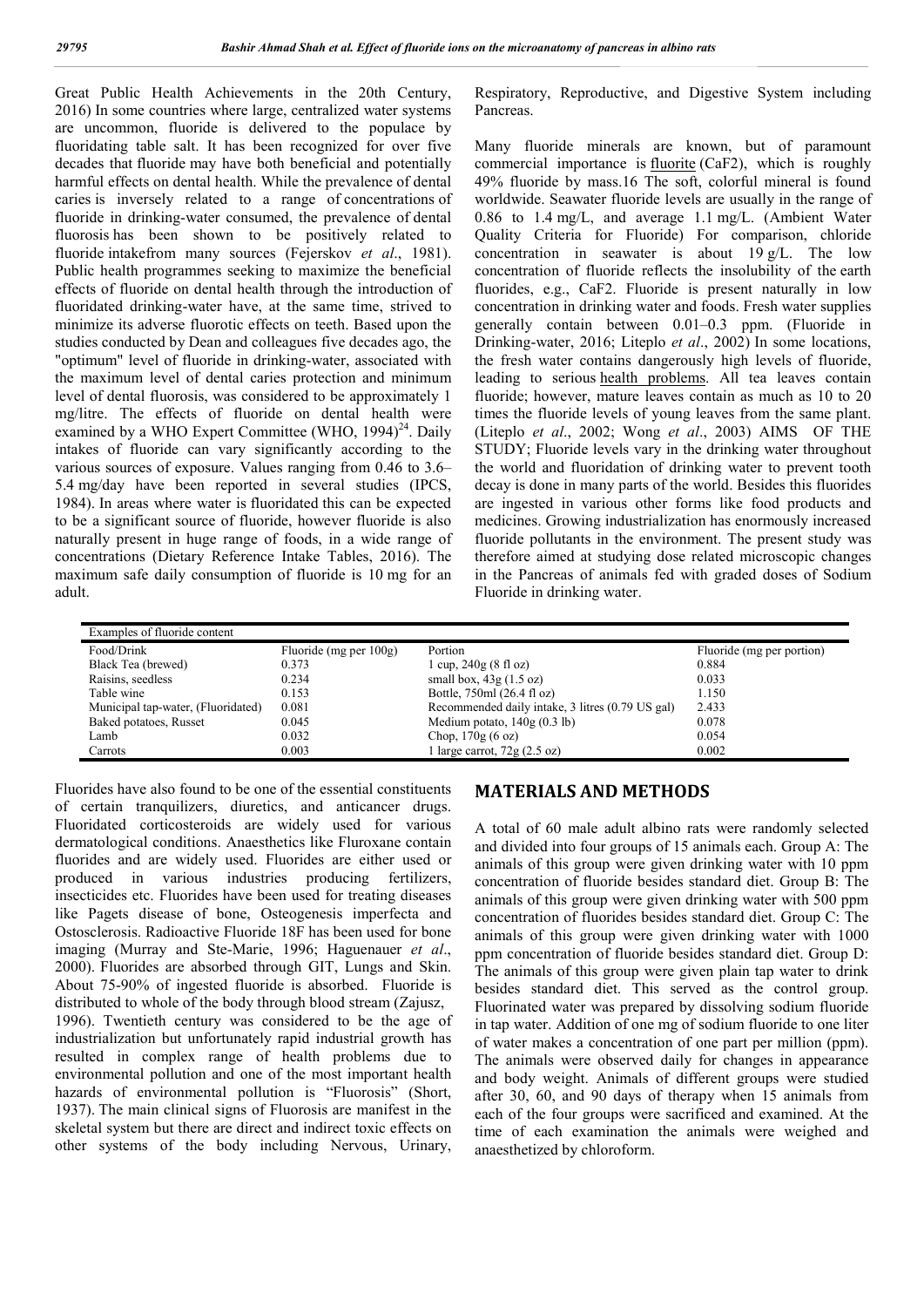

**Fig. 1. Microphotograph of Pancreas of Group A after 60 days of therapy showing edema of acinar parenchyma, and occasional haemorrhages and lymphocytic infiltration. (100x)**



**Fig. 2. Microphotograph of Pancreas of Group B after 90 days of therapy showing diffuse fatty infiltration, thickened blood vessels and islet distortion. (200x)**



**Fig. 3. Microphotograph of Pancreas of Group C after 60 days of therapy showing distortion of islets and necrosis of the pancreatic tissue. (100x)**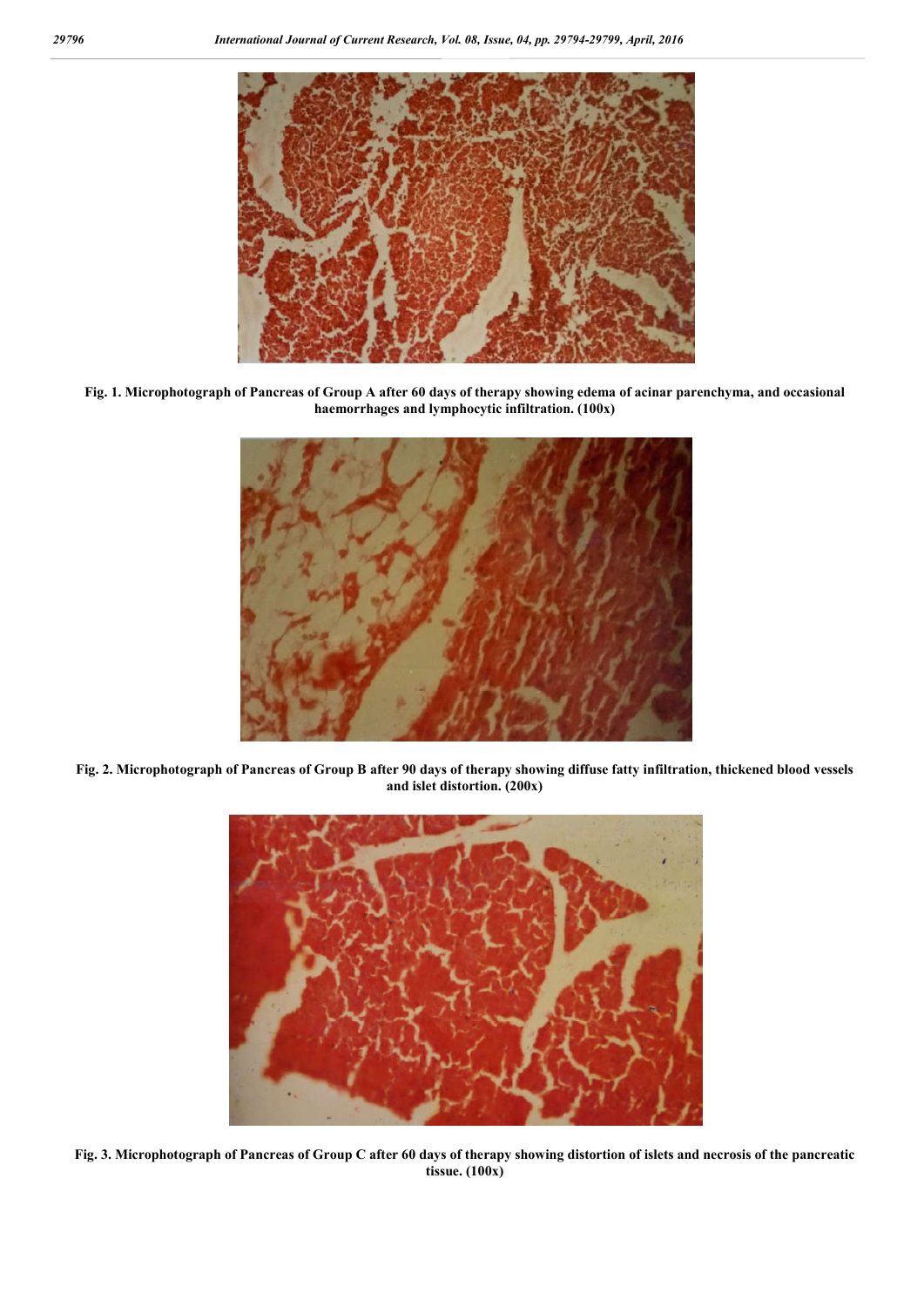

**Fig. 4. Microphotograph of Pancreas of Group A after 60 days of therapy showing inflammatory changes, fatty infiltration and fibrotic changes. (100x)**

A midline incision was given and pancreas was dissected out and put on a dish containing chloroform. Macroscopic changes if any were observed and compared with the control group. The pancreas was subjected to processing in an automatic tissue processor, sections 0.5 to 0.7micrometer thick were cut with a rotatory microtome, stained with Haematoxylin & Eosin stain and observed under compound light microscope.

#### **Observations**

On gross examination the pancreas of both control and experimental group of animals was normal in appearance. However in the animals of group B and C after 60 and 90 days of therapy the color of the pancreas was slightly lighter and discoloration patches were visible.

#### **Microscopic changes**

The pancreas of group A showed minimal microscopic changes after 30 days of treatment. The cellular architecture of the pancreas of this group was maintained even after 60 and 90 days of therapy but mild edema and occasional hemorrhages were seen (Fig. 01). The pancreas of group B after 30 days of treatment showed edema, frequent hemorrhages. However after 60 and 90 days of therapy occasional necrosis was also seen (Fig. 02). The animals of group C were the worst affected. After 30 days of treatment the pancreas of this group showed edema, frequent hemorrhages and occasional necrosis. After 60 days of therapy the Pancreas of this group showed distortion of the pancreatic architecture with frequent hemorrhages and necrosis (Fig. 03). The pancreas of the animals of this group after 90 days of treatment was the worst affected and hardly any normal pancreatic tissue was visible. The histological architecture of the pancreas was distorted and frequent areas of hemorrhages, fatty infiltration and necrotic tissue were found. Fibrosis was also seen in some cases (Fig. 04).

### **DISCUSSION**

The present study was aimed at evaluating the effects of varying strengths of Sodium Fluoride on the pancreas of Albino Rats. A notable reduction in the body weight of experimental animals was seen after Fluoride administration which was more obvious in the animals of higher dose group. It is obvious that fluoride toxicity causes metabolic and structural changes which in turn cause wasting of muscle mass and loss of body weight. With low concentrations of fluorides the histological architecture of pancreatic parenchyma was maintained but there were occasional haemorrhages and edema of the pancreatic acinar cells. With increased concentration and duration of exposure to fluorides frequent hemorrhages, edema of acini, distortion of cell outline, small areas of parenchymal necrosis and hemorrhages, diffuse areas of parenchymal necrosis and finally fatty infiltration and fibrosis was observed. Taylor *et al*. (1961) and Simon *et al*. (1968) have also reported weight loss in the animals fed on fluorides. Weight loss in fluorotic humans was reported by Short *et al*. (1937) and Sidiqui (1955). The present study was aimed at studying the various changes, if any, which take place in various components of the pancreas with varying strengths of sodium fluoride in drinking water. It was observed that the serous acini were disrupted at higher concentrations of 500 to 1000 ppm. Cells lining the acini initially showed edema and latter were degenerated. The islets progressively increased in size with higher concentrations of fluorides but showed signs of degeneration after longer exposure and their outlines were not visible at all. In the present study pancreas showed increased vascularity, thickening of septa and also fatty change. Necrosis, Fatty infiltration and Fibrosis was seen in animals with longer duration of exposure and higher concentration of fluorides in drinking water. It can be concluded that both endocrine and exocrine components of pancreas are adversely affected by fluorides which suggests that damage to the pancreatic tissue will result in indigestion of food and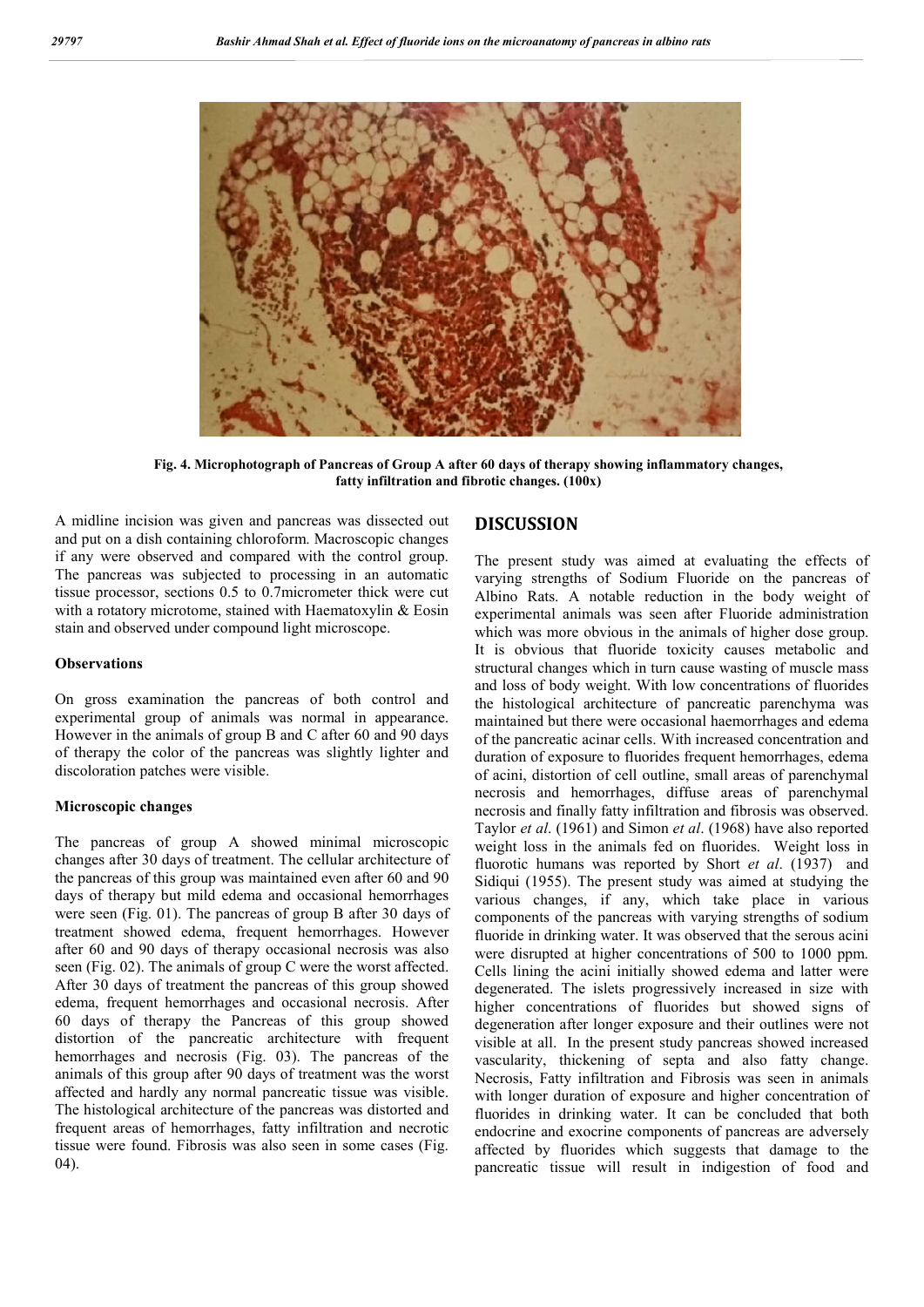disturbed glucose metabolism in the experimental animals, causing loss of weight besides other effects.

Effects of fluorides on pancreas have not received much attention in the previous studies. It was Oglivie (1953) who studied the effect of fluorides on pancreas and observed that Fluorosis was associated with greater mitotic division of the alveolar cells and proliferation of connective tissue in interlobular and intralobular septa. Lin *et al*. (1976) reported that fluoride inhibited the oxidation of glucose by islets of Langerhans in the rat pancreas. However it was Mehmood (2002) who conducted a similar study to observe the effects of fluorides on the pancreas in guinea pigs. He reported swelling of cells with increased vascularity and increased connective tissue compactness. Changes were prominent in the higher dose groups which showed disturbance of the acinar pattern and an increase in the number and size of islets. The findings in our study were in conformity with the findings of Mehmood (2002), but it was observed that islet cells were also necrosed in the latter stages. In view of the prevalent clinical impression that acute hemorrhagic pancreatitis involves autodigestion of the pancreas by prematurely activated pancreatic proteolytic enzymes and of reports in the literature that phenylmethylsulfonyl fluoride (PMSF) and related compounds inactivate trypsin and chymotrypsin (from bovine tissues) without affecting acetylcholinesterase (from electriceel), PAOLA TURINI *et al*. (1969) studied the action of PMSF on human enzymes and its toxicity in vivo. PMSF rapidly inactivates purified chymotrypsin from human pancreas, although human trypsin is less susceptible to inhibition by PMSF. In contrast to the insensitivity of acetylcholinesterase from electric eels to PMSF, which was confirmed, the enzyme from human erythrocytes is rapidly inhibited by low concentrations of PMSF. This appears to be the first major difference detected between acetylcholinesterases from mammalian sources and from the electric eel.  $C_{14}$ -labeled PMSF penetrates human red cells rapidly and inhibits acetylcholinesterase in situ. The labeled inhibitor also penetrates freely through the blood-brain barrier. Fluoride is also known to be an inhibitor/activator of numerous enzymes. Although the relationship in both human and animal fluorosis between free radical generation, lipid peroxidation, and antioxidant defense systems has been investigated extensively, these various studies have produced conflicting results. Soni *et al*. (1984) studied the influence of sodium fluoride (NaF) intoxication at 5 and 20 mg/kg body mass on some tissues of the rat. The lower dose was accompanied by increased peroxidation of lipids in all examined tissues, i.e., liver, kidneys, lungs, intestine, and testes. With the higher dose, peroxidation continued in the kidneys and intestine, but was inhibited in the liver, lungs, and testes. Interesting results were reported by Jain  $(1989)^{14}$  from studies on the peroxidation of lipids in human erythrocyte membranes incubated in hyperosmotic solutions of glucose (experimental hyperglycemia). (IPCS 1984) When glucose was used alone, peroxidation was faster, but when erythrocytes were preincubated with fluoride ions, peroxidation was inhibited. The authors suggested a rise in reduced glutathione levels caused by fluoride (as phenylmethylsulphonyl fluoride ― PMSF) with subsequent removal of hydrogen peroxide and oxygen free radicals by glutathione peroxidase, and, in effect,

inhibition of peroxidation. In a report by Chlubek *et al*. (2003), the effect of increasing concentrations of NaF (2.5, 50, and 500 µM) on lipid peroxidation in the mitochondrial fraction from human placenta was described. Incubation with fluoride induced MDA formation, but higher concentrations of NaF were less potent in raising levels of MDA. The strongest effect (highest MDA levels) was observed with the lowest fluoride concentrations, normally found in plasma of humans unexposed to environmental contamination with fluorine compounds. These data support the view that fluoride at relatively low concentrations stimulates lipid peroxidation, but at high and very high concentrations may act as inhibitor of MDA generation. In a recent study, Chlubek *et al*. (2003) elicited hyperglycemia in rats exposed to 50 or 100 ppm fluoride in drinking water during four months and studied the effect on pancreatic antioxidative systems. Cytoplasmic Cu-Zn SOD ac-tivity was reduced by 50%, with little effect on mitochondrial Mn-dependent SOD. No change was observed in GSH-Px activity and MDA levels in pancreatic homogenates. Even stronger evidence has been presented by Reddy *et al*. (2003). They reported finding no changes in lipid peroxides, GSH, and vitamin C levels, as well as in SOD, GSH-Px, and CAT activities in red blood cells of fluorotic humans and fluoride-intoxicated rabbits. In contrast to the above reports, a number of studies on oxidative stress in fluorotic humans and fluoride-intoxicated animals indicate that generation of ROS and lipid peroxidation (MDA formation) can be directly induced by fluoride. Moreover, there is evidence that both ROS and lipid peroxides play an important role in fluorosis. Shivarajashankara *et al*. (2001) showed that rats receiving 100 ppm fluoride (as NaF) in drinking water for four months have increased levels of MDA and glutathione (GSH) and higher activity of GSHPx in erythrocytes, brain, and liver, but decreased activity of erythrocyte SOD. Another study by Shivarajashankara *et al*. (2001) on fluorotic children revealed the following changes: elevated levels of MDA, decreased GSH levels, increased GSH-Px activity and decreased SOD activity in red blood cells. Chinoy and Patel administered 10 mg of NaF/kg body mass during 30 days to female mice and found that cerebral levels of GSH and ascorbic acid decreased, as well as the activities of SOD, GSH-Px, and CAT. These effects correlated with increased levels of lipid peroxides. Administration of vitamins C, E, and calcium fully reversed these changes. Studies reported by Vani and Reddy carried out on mice treated with NaF (20 mg/kg body mass) for 14 days revealed decreased SOD, CAT, and glutathione transferase (GST) activities in brain and gastrocnemius muscle. (Sidiqui, 1955) 26 The effect of fluoride on muscle enzymes was comparatively larger, evidently owing to a greater accumulation of fluoride in muscle than brain.

#### **REFERENCES**

- "Ambient Water Quality Criteria for Fluoride". Government of British Columbia. Retrieved 8 October Fawell, J. Fawell,.
- "Community Water Fluoridation". Centers for Disease Control and Prevention. Retrieved 10 March 2016.
- "Dietary Reference Intake Tables". United States Department of Agriculture. Retrieved 10 March 2016.
- "Fluoride in diet". U.S. National Library of Medicine. Retrieved 10 March 2016